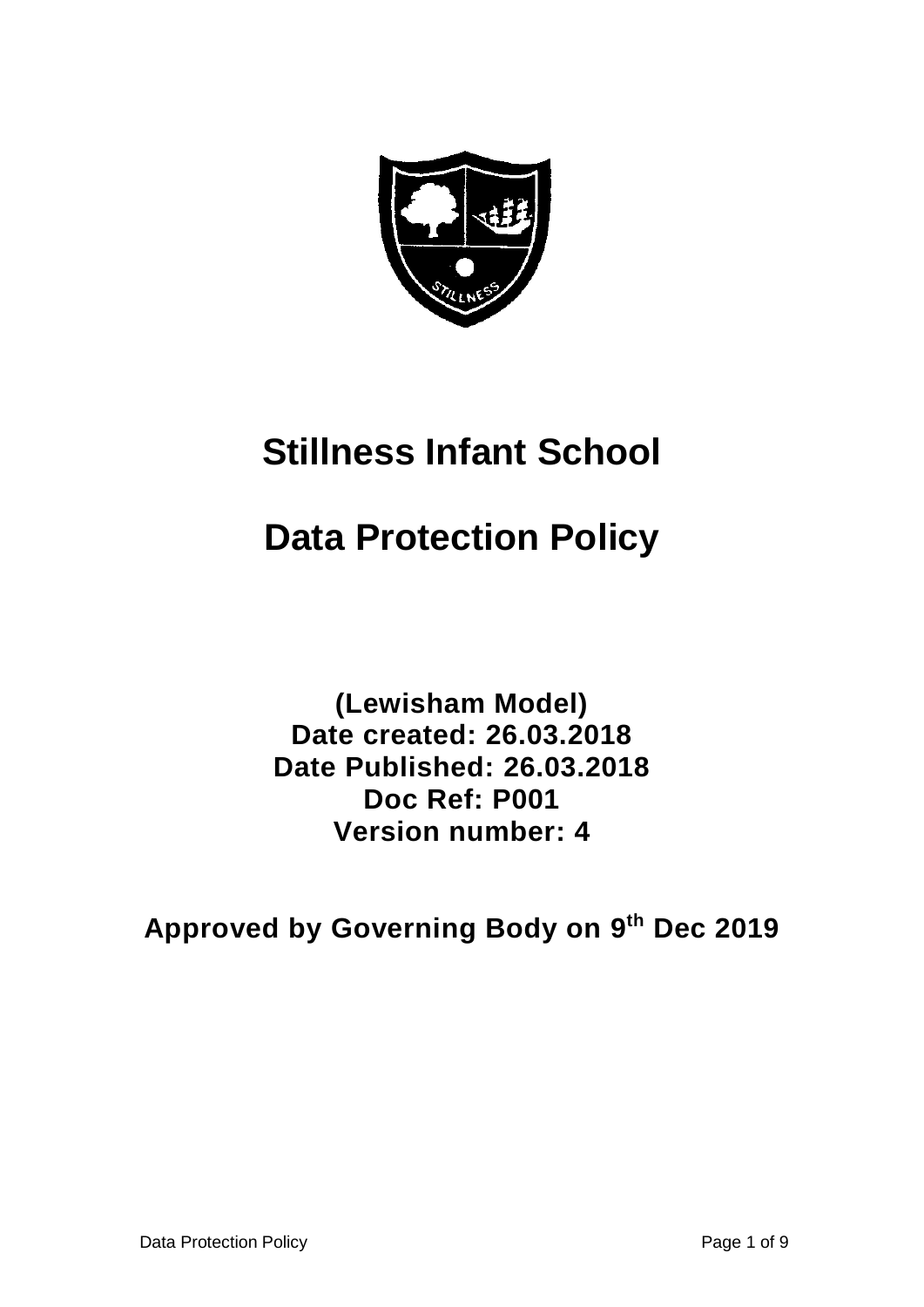### **Introduction**

Stillness Infant School collects and uses personal information about staff, students, parents or carers and other individuals who come into contact with the school. This information is gathered in order to enable us to provide educational and other associated services. In addition, there may be a legal requirement to collect and use information to ensure that the school complies with its statutory obligations.

In collecting, processing, sharing and disposing of personal information relating to living individuals, Stillness Infant School is bound by the General Data Protection Regulation 2016.

The Information Commissioner's Office enforces the Regulation, issues relevant guidance, and registers personal data sets held by any organisation.

As a data controller, Stillness Infant School must register itself with the Information Commissioners Office (ICO) annually.

This document sets out the school's policy for compliance with the General Data Protection Regulation (GDPR).

### **Purpose**

This policy is intended to ensure that personal information is dealt with correctly and securely and in accordance with the General Data Protection Regulation 2016, and other related legislation. It will apply to information regardless of the way it is collected, used, recorded, stored and destroyed, and irrespective of whether it is held in paper files or electronically.

All staff involved with the collection, processing and disclosure of personal data will be aware of their duties and responsibilities by adhering to these guidelines.

#### **What is Personal Information?**

Personal information or data is defined as data which relates to a living individual who can be identified from that data, or other information held.

#### **The Six Guiding Principles**

The General Data Protection Regulation 2016 establishes six enforceable principles and Stillness Infant School as a registered Data Controller under the GDPR, will comply with these principles below:

- **1** Personal data shall be processed lawfully, fairly, and transparently in relation to the data subject.
- **2** Personal data shall be collected for specified, explicit, and legitimate purposes, and not further processed in a manner that is incompatible with those purposes.
- **3** Personal data shall be adequate, relevant, and limited to what is necessary in relation to the purposes for which they are processed.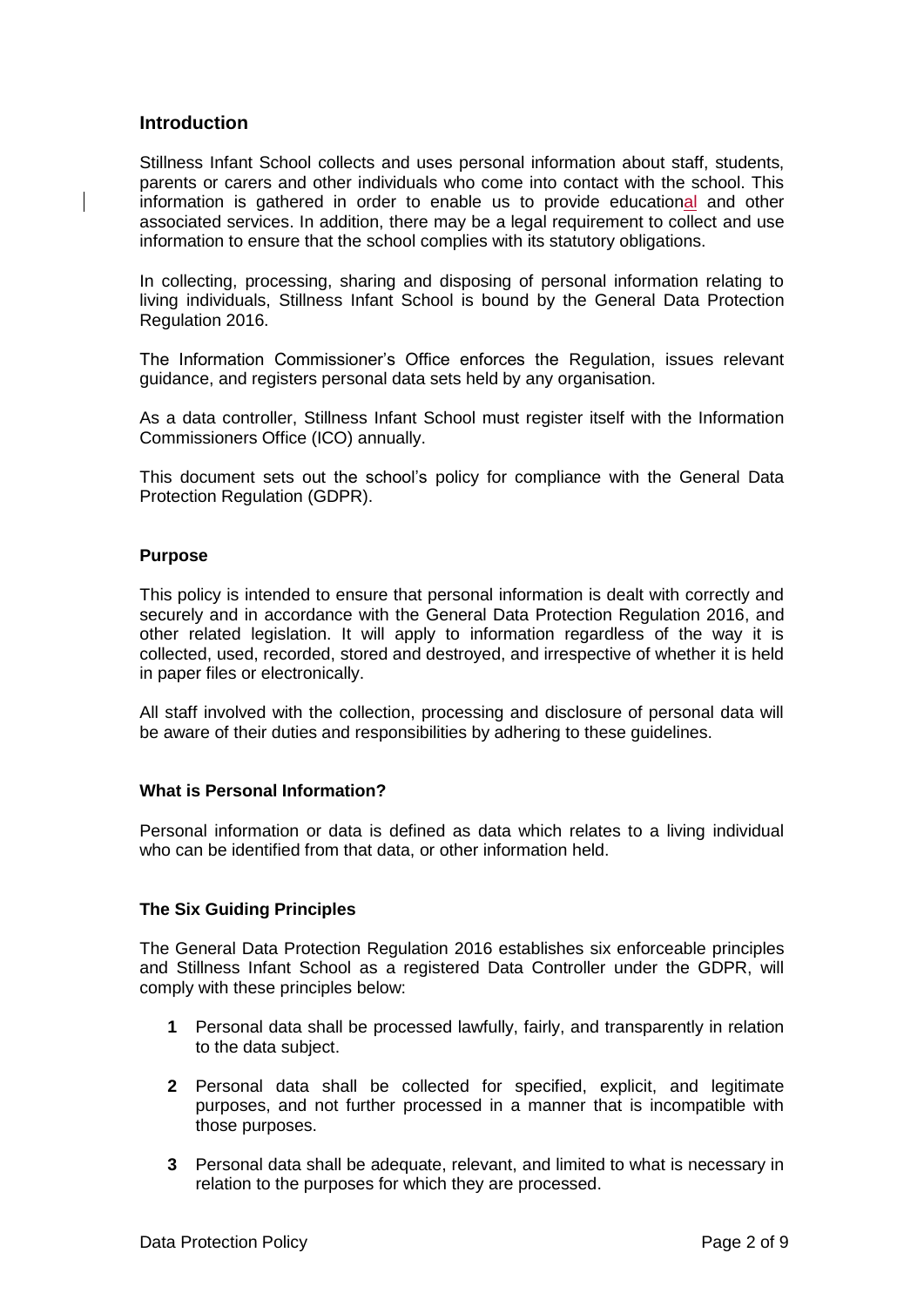- **4** Personal data shall be accurate and, where necessary, kept up to date; every reasonable step must be taken to ensure that personal data that are inaccurate, having regard to the purposes for which they are processed, are erased or rectified without delay.
- **5** Personal data shall be kept in a form which permits identification of data subjects for no longer than is necessary for the purposes for which the personal data are processed.
- **6** Personal data shall be processed in a manner that ensures appropriate security of the personal data, including protection against unauthorised or unlawful processing and against accidental loss, destruction or damage, using appropriate technical or organisational measures.

The GDPR creates a single framework for access to personal information about living individuals held in both paper and electronic form.

See Schools guidance on what to do when a Subject Access Request (SAR) is received.

### **1. Differences in data sets**

Personal and Special Categories data is any information – held manually or electronically – which relates directly to a living indivdual.

#### **Personal Data-**

This can include but is not limited to:

- Name and Address
- Contact Number
- E-mail address
- Date of Birth

#### **Special Categories of Data-**

This includes data under the following headings:

- Race or ethnic origin
- Political opinion/s
- Religious or other beliefs
- Trade union membership
- Physical or mental health or condition
- Sexual orientation
- Genetic and Biometric data
- The commission or alleged commission of offences, court sentences or allegations under investigation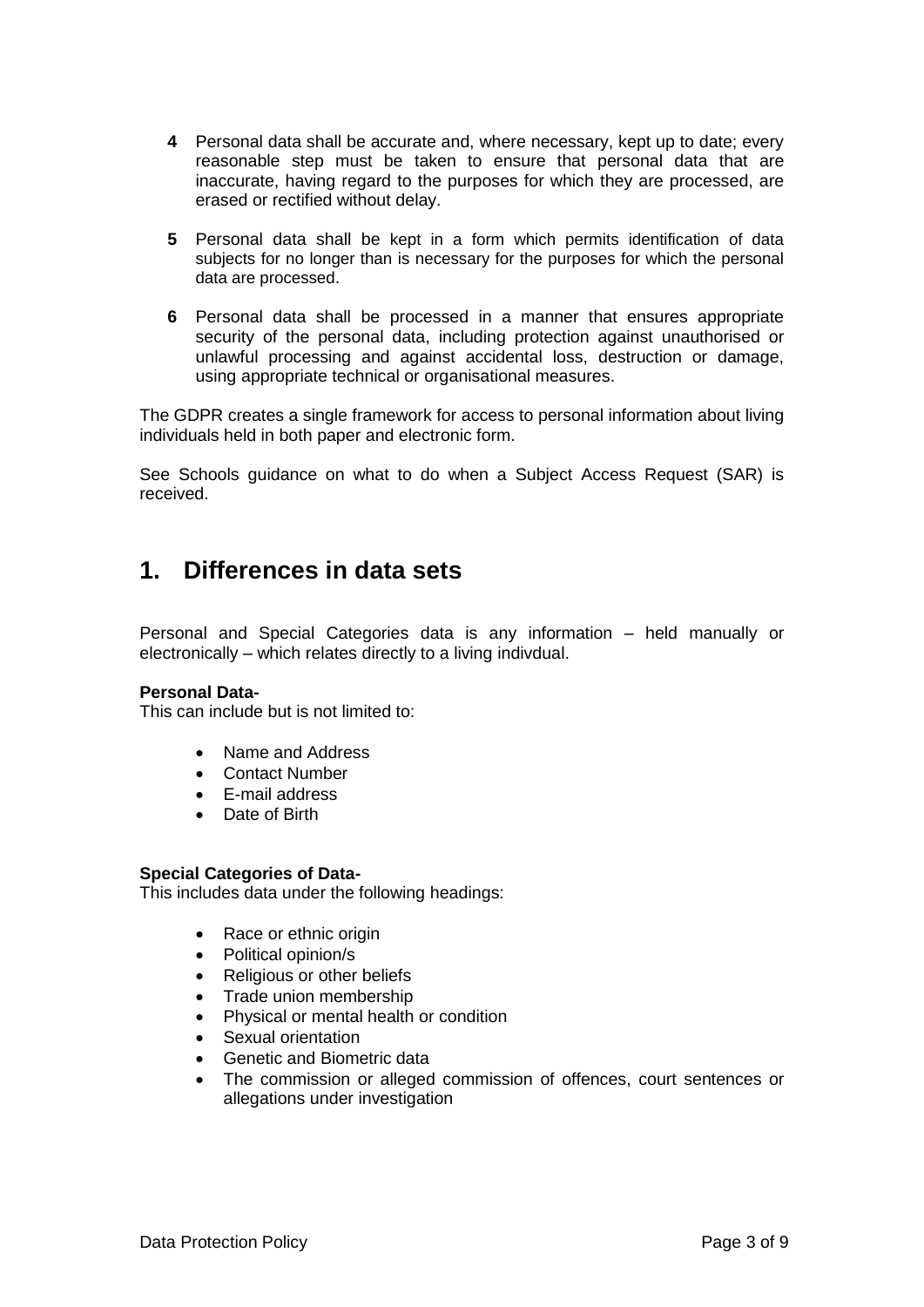While not legally a special category of data, the following should be given special consideration whilst processing:

- Qualifications
- Income level
- Employment history
- **Bank Details**

## **2. Roles and Responsibilities**

### **Head Teacher**

.

• Responsible for ensuring all senior staff and the school are compliant with the General Data Protection Regulation.

#### **Data Protection Officer**

- Must be in a position to undertake their tasks independently report to Head Teacher directly;
- Be point of contact for public for data protection issues;
- Be involved in timely manner in all data protection issues;
- Inform and advise the school, processors and employees of obligations;
- Monitor data protection compliance;
- Advise as required on Data Protection Impact Assessments;
- To co-operate with supervisory authority, Information Commissioner's Authority (ICO);
- To act as contact point for the supervisory authority (ICO);
- Have due regard to the risk associated with processing, taking account of nature, scope and context of processing.

#### **School Business Manager**

• Maintaining the notification of registration for Stillness Infant School with the Information Commissioner's Office on an annual basis.

### **Head Teacher & School Business Manager**

- Providing guidance to ensure all staff are aware of their data protection responsibilities under the act;
- Responsible for managing and reporting data breaches to the schools data protection advisor;
- Providing guidance to process Subject Access Requests and Freedom of Information requests;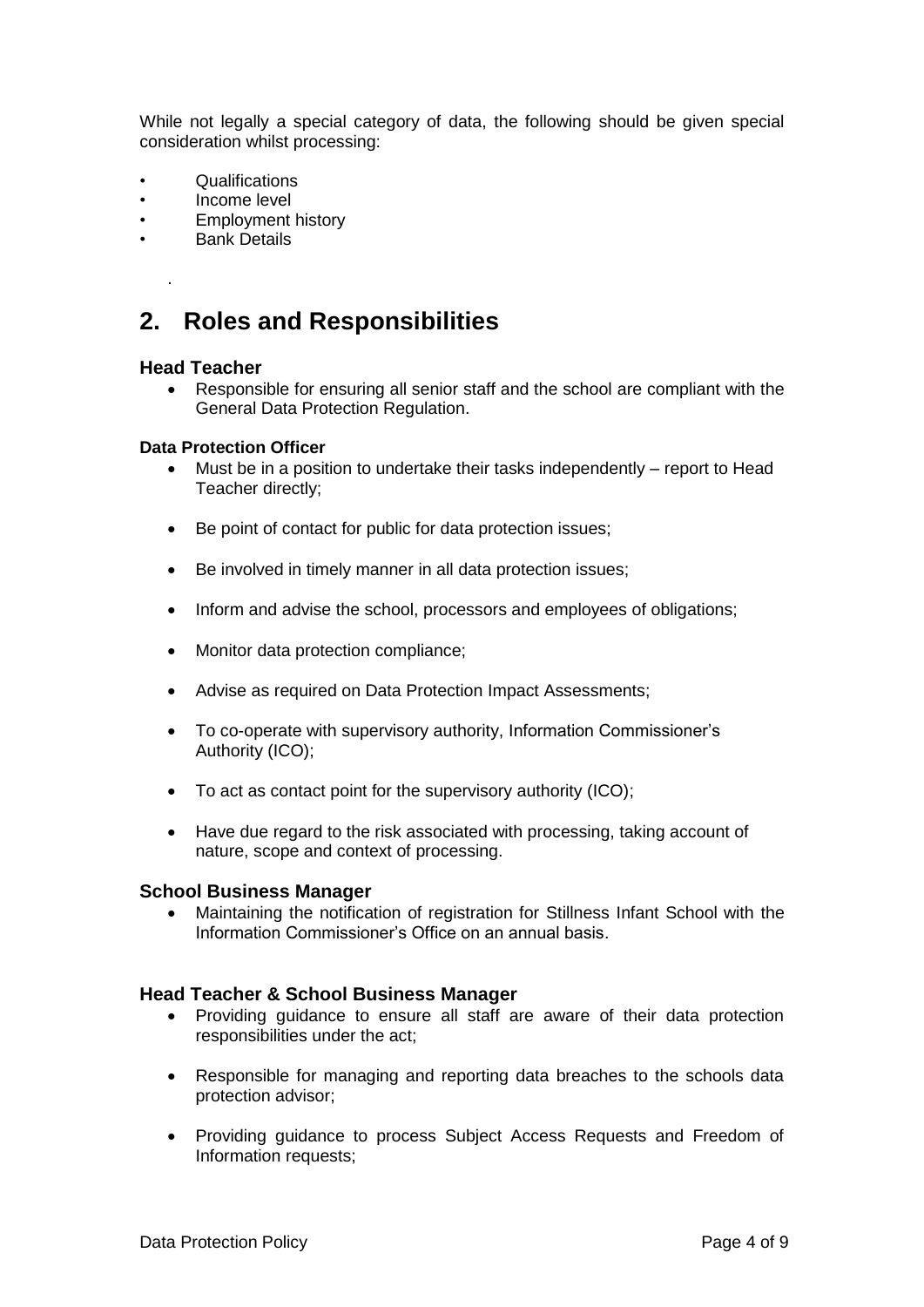- Ensuring appropriate and adequate training is available to staff;
- Ensuring staff are compliant with this policy and any associated procedures.

### **All Staff**

• All staff have a responsibility to abide by the principles of the GDPR. Any breach of this policy could lead to disciplinary action being taken.

### **3. Processing Personal Data**

Employees of Stillness Infant School, when working with personal data, will adhere to the following:

- Only collect data necessary to carry out the purpose that the task relates to;
- Respond to requests for access to personal data within 30 calendar days (See Schools Guidance);
- Treat all personal information with equal respect for confidentiality and security whether in written, spoken or electronic form;
- Share of personal or sensitive data with informed consent. Where appropriate, the school may share information without consent if, in the school's judgement, there is a good reason to do so, such as the safety and well-being of the child/children involve and others who may be affected;
- Only use third parties to collect and process school's data where appropriate sharing agreements are in place, ensuring the protection of the data;
- Only retain personal data for a specified time period defined by the Schools Retention Schedule. (See specific schools guidance on retention);
- Not delay data sharing where it is necessary to protect the vital interests of any individual
- Seek approval from senior management before disclosing information for research purposes.

### **4. Privacy Notices**

Principle 1 of the General Data Protection Regulation states that all personal data will be processed fairly, lawfully and transparently and Principle 2 states that personal data shall be obtained for specified, explicit and legitimate purposes.

Stillness Infant School is commited to processing personal data fairly and lawfully and have a written Fair Processing statement/Privacy Notice visible and easily accessible on the school's website explaining to individuals how Stillness Infant School will process their data.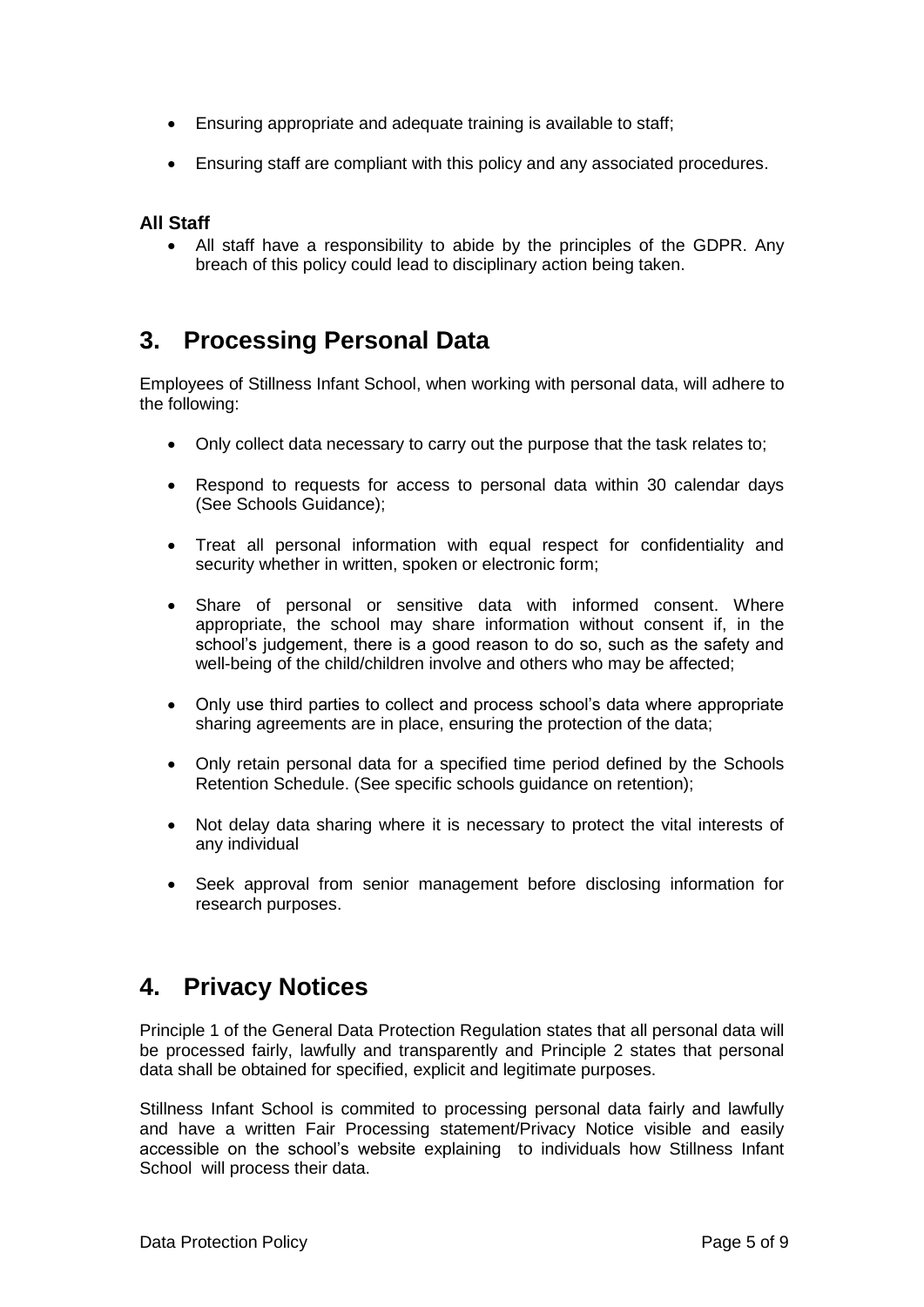Having this statement/notice publicy available means that any individual will be able to read it before completing a data collection form (paper or electronic), and therefore will know exactly why the data is being collected and for what specific purpose/s.

The Privacy Notice includes the identity of the data controller (the school), what the data is being used for, whether the data will or may be used for any other purposes, and any extra information which will help the individual to understand how their data is used in line with data protection. The Privacy Notice should be provided the time the information is obtained from the individual if it's collected directly from the data subject. If it isn't collected directly from the data subject then it should be provided within a reasonable period of having obtained the information (maximum one month). If the information is used to communicate with the data subject, the latest it can be is when the first communication takes place. If disclosure to another party was unforeseen, then the Privacy Notice must be provided before the information is disclosed. If personal data is processed for a new reason/purpose at a later date an updated Privacy Notice must be provided.

In general terms, a Privacy Notice should tell individuals the following about the school:

- Who we are
- Where we are based in the UK
- What we are going to use their data for and legal basis for doing so
- Who we will share individual's data with (if anyone or a third party)
- Individuals Rights to accessing their own data including the fact that the Data Subject can complain to The Information Commissioner
- How we will keep individuals data secure and protected
- Identity & contact details of the School's Data Protection Officer
- The retention period for the data
- Any legal or contractual requirement to provide the information; plus the impact of not providing the data
- Automated decision making, with information about the consequences

A Privacy Notice should be genuinely informative and clear enough for children to understand so the school can be transparent and give individuals reassurance that they can trust the school with their personal data.

### **5. Information Sharing**

Stillness Infant School understands that it is most important that people remain confident that their personal information is kept safe and secure, and that the school maintain the privacy of the individual, whilst sharing information to deliver better services. It is therefore important that the school can share information appropriately as part of their day-to-day practice while protecting data when sharing.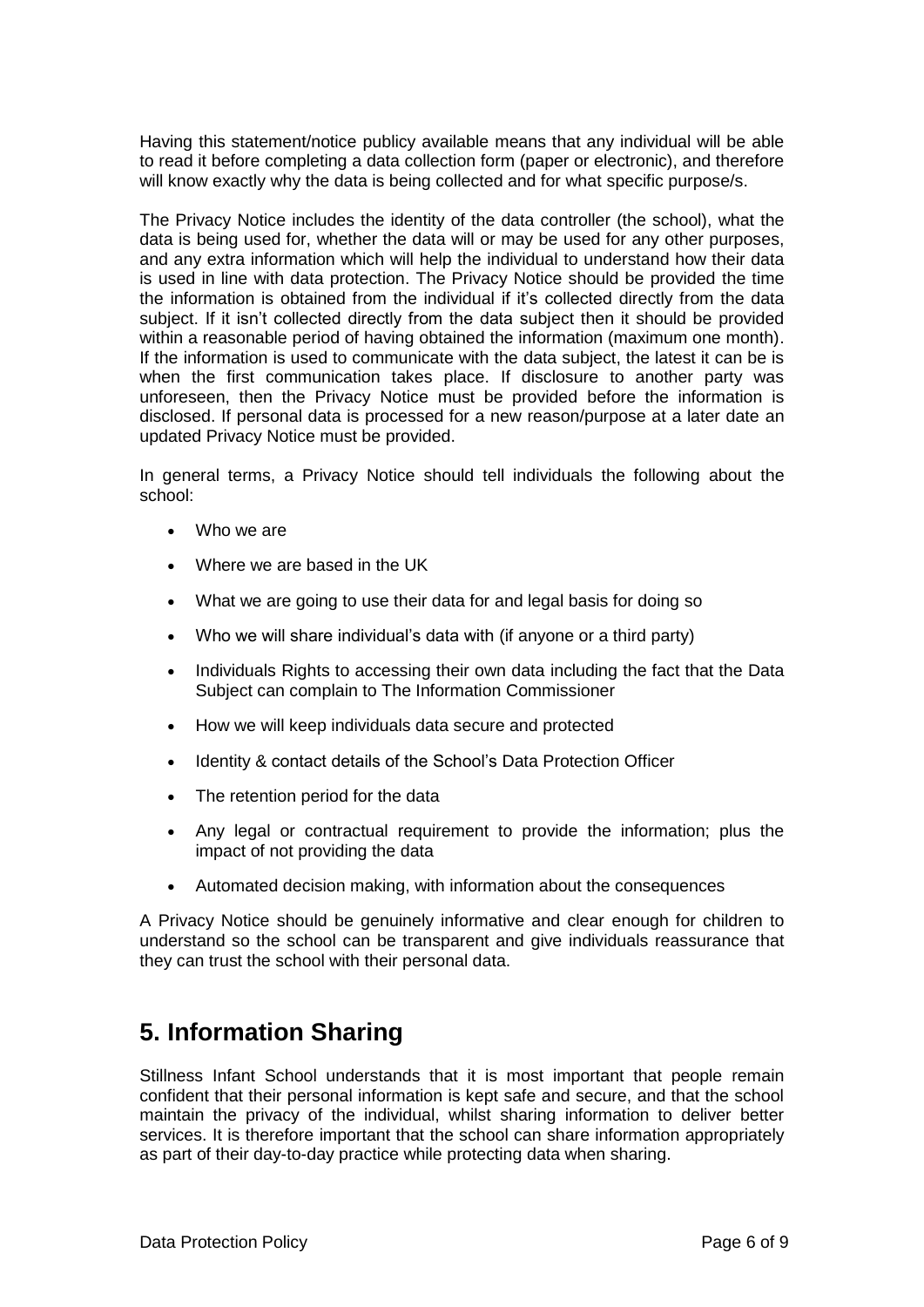Third Party organisations must follow the specific Information Sharing Agreements (ISAs) set out by Stillness Infant School when sharing data. ISAs provide a framework for the secure and confidential obtaining, holding, recording, storing and sharing of information between the school and third parties.

Before entering into new data sharing agreements a Data Protection Impact Assessment (DPIA) must be completed and approved by the Data Protection Officer.

Robust IT security systems and measures must be in place to protect the school's electronic data and its IT infrastructure from unauthorised access, use, disclosure, disruption, modification, inspection, recording or destruction of information.

Please refer to the school's ISAs for protocols on information sharing. See IT security policy for protecting information electronically and the records management policy for handling paper documentation.

### **6. Information Requests**

There are two different information requests:

# •**Subject Access Requests (SARs)**

Individuals have the right to ask for access to their information which can include factual information, expressions of opinion, and the intentions of the school in relation to them, irrespective of when the information was recorded.

There are two distinct rights of access to the information schools hold about pupils:

• **Right to the educational record**

Under the Education (Pupil Information) (England) Regulations 2005, a parent or legal guardian has the right to access their child's educational record.

• **Subject access right** Under the General Data Protection Regulation 2016, a pupil has a right to see their own information. A parent or legal guardian may also make a request on behalf of their child.

If a pupil or parent makes a request for educational records, the school must respond within 15 school days. Fees for these requests will depend on the number of pages of information supplied. (For more information ask the schools business manager)

If a pupil or parent makes a subject access request for personal information, the school must respond promptly and at most within 30 calendar days. Schools will be unable to charge for most Subject Access Requests

Requests made containing both educational and personal records, will be dealt as stated above: the educational part within 15 school days and personal within 30 calendar days.

See Subject Access Request guidance for details.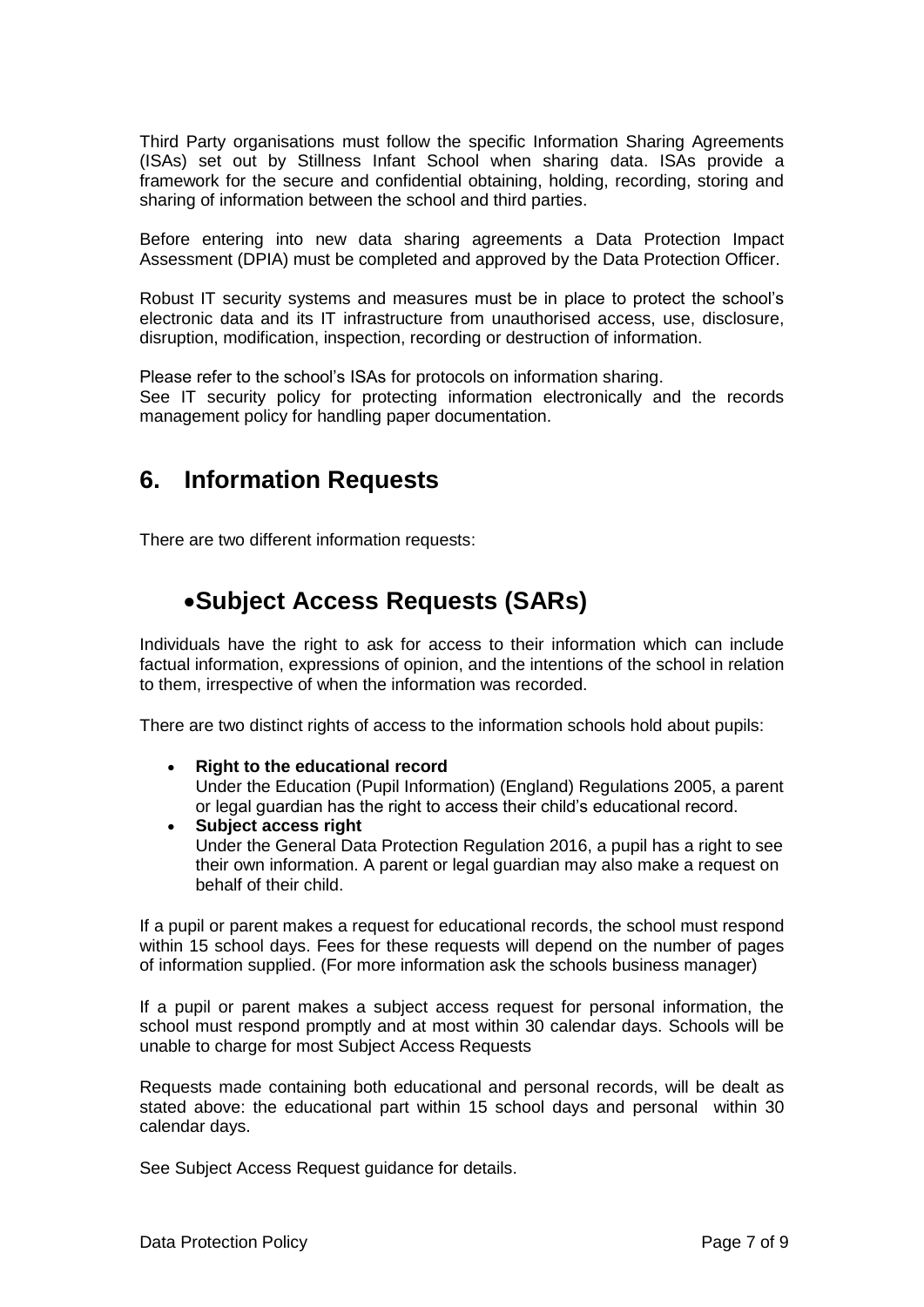(For help and advice in responding to a Subject Access Request, contact the schools data protection Advisor)

# • **Freedom of Information Requests (FOI's)**

The Freedom of Information Act 2000 (FOIA) provides public access to information held by schools. It does this in two ways: schools are obliged to publish certain information about their activities, and members of the public are entitled to request information from schools.

Stillness Infant School will comply with Freedom of Information requests and release non personal and non confidential information held by the school, after applying any relevant exemptions to protect certain categories of data.

The Act requires that all requests must be in writing (to include letters, faxes and emails). Requests must state clearly what information is required and must provide the name of the person with an address for correspondence.

On receipt of a FOI request, a school must respond promptly and in any event within 20 working days.

See Freedom of Information guidance for details.

(For help and advice in responding to an FOI request, contact the schools data protection advisor)

### • **Appeals & Role of the ICO**

In the event of a complaint or challenge regarding an information request response, whether this is a SAR or an FOI, the initial request, decision audit trail, correspondence and information released will be reviewed.

If the requestor is dissatisfied with the appeal outcome they may seek an independent review by the Information Commissioner.

The [Information Commissioner](http://www.informationcommissioner.gov.uk/eventual.aspx) is an independent official appointed by the Crown to oversee the General Data Protection Regulation and has the authority to demand disclosure.

In the first instance however the Information Commissioner will usually expect that individuals will have taken the matter up first with the School.

Stillness Infant School will comply with all notices and guidance issued by the Information Commissioner.

### **7. Rights of Individuals**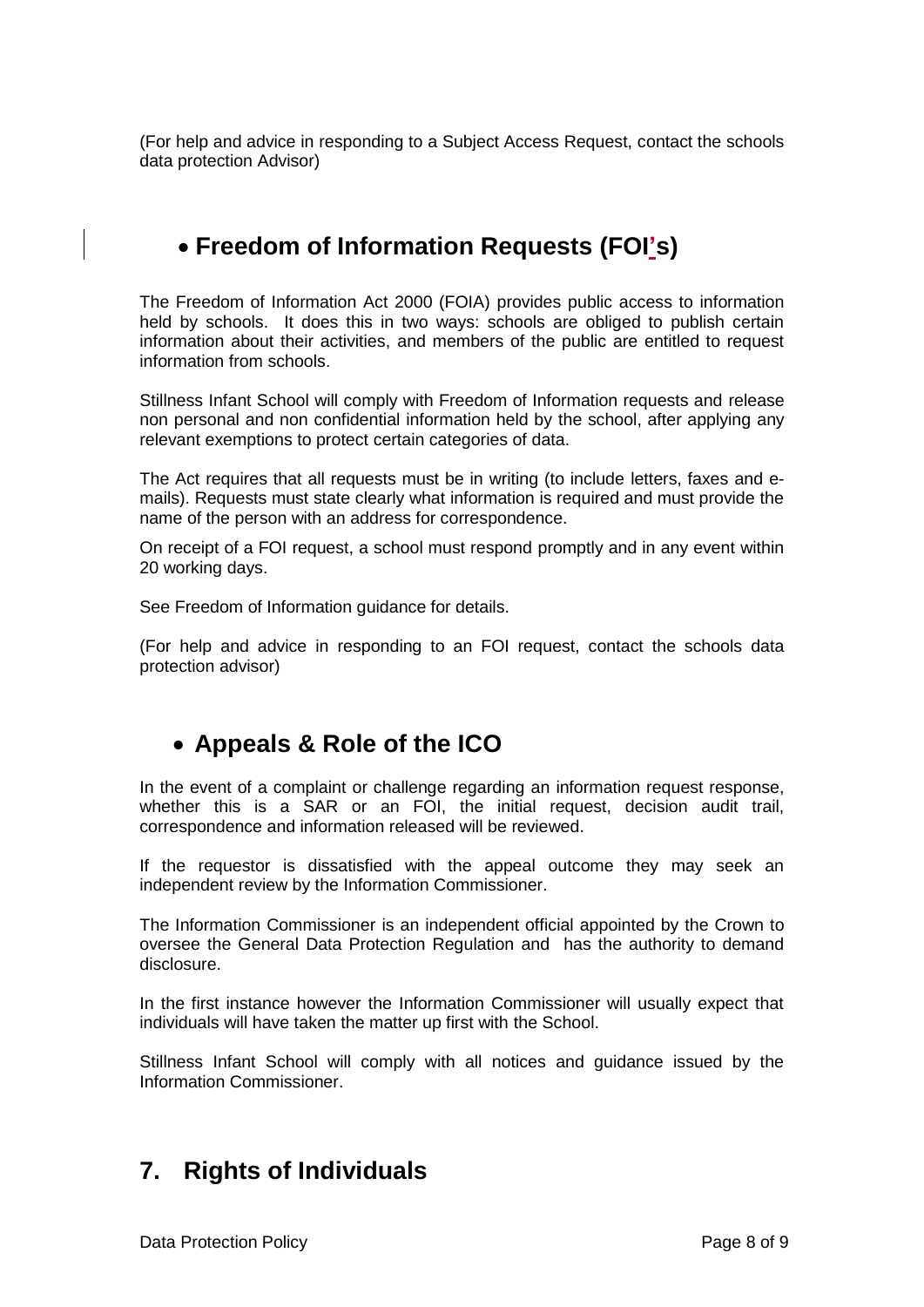Individuals also have the right to:

- Have personal data rectified if it is inaccurate or incomplete;
- Request the deletion or removal of personal data where there is no compelling reason for its continued processing;
- Request the suppression of processing of personal data;
- Move, copy or transfer personal data easily from one IT environment to another in a safe and secure way, without hindrance to usability;
- Object to processing of data unless you can demonstrate compelling legitimate grounds for the processing;
- Object to automated individual decision-making, including profiling.

# **8. Dealing with breaches of the GDPR**

Stillness Infant School holds personal and sensitive data relating to employees, children and their families.

Every care must be taken to protect personal data and to avoid a data protection breach. In the unlikely event of data being lost or shared inappropriately, it is vital that appropriate action is taken to minimise any associated risk as soon as possible.

### **What is a data breach?**

Inadvertent breaches of confidentiality can occur. The following are examples and not limited to;

- Reading confidential files when there is no requirement to do so;
- Giving excessive information out when less would suffice;
- Sending information in error eg.to a wrong email address:
- Files/records removed from the office and lost:
- Unencrypted devices used and lost containing personal/sensitive details;
- Information that hasn't been redacted correctly before publishing.

Known breaches in confidentiality must be reported to the Data Protection Officer immediately so it can be recorded and a formal investigation carried out.

### **What to do when a breach occurs:**

There are four elements in dealing with a data breach. These are:

- 1. Containment and recovery;
- 2. Assessment of ongoing risk;
- 3. Notification of breach;
- 4. Evaluation and response.

See the schools Data Breach Process for more information in the event of a data breach.